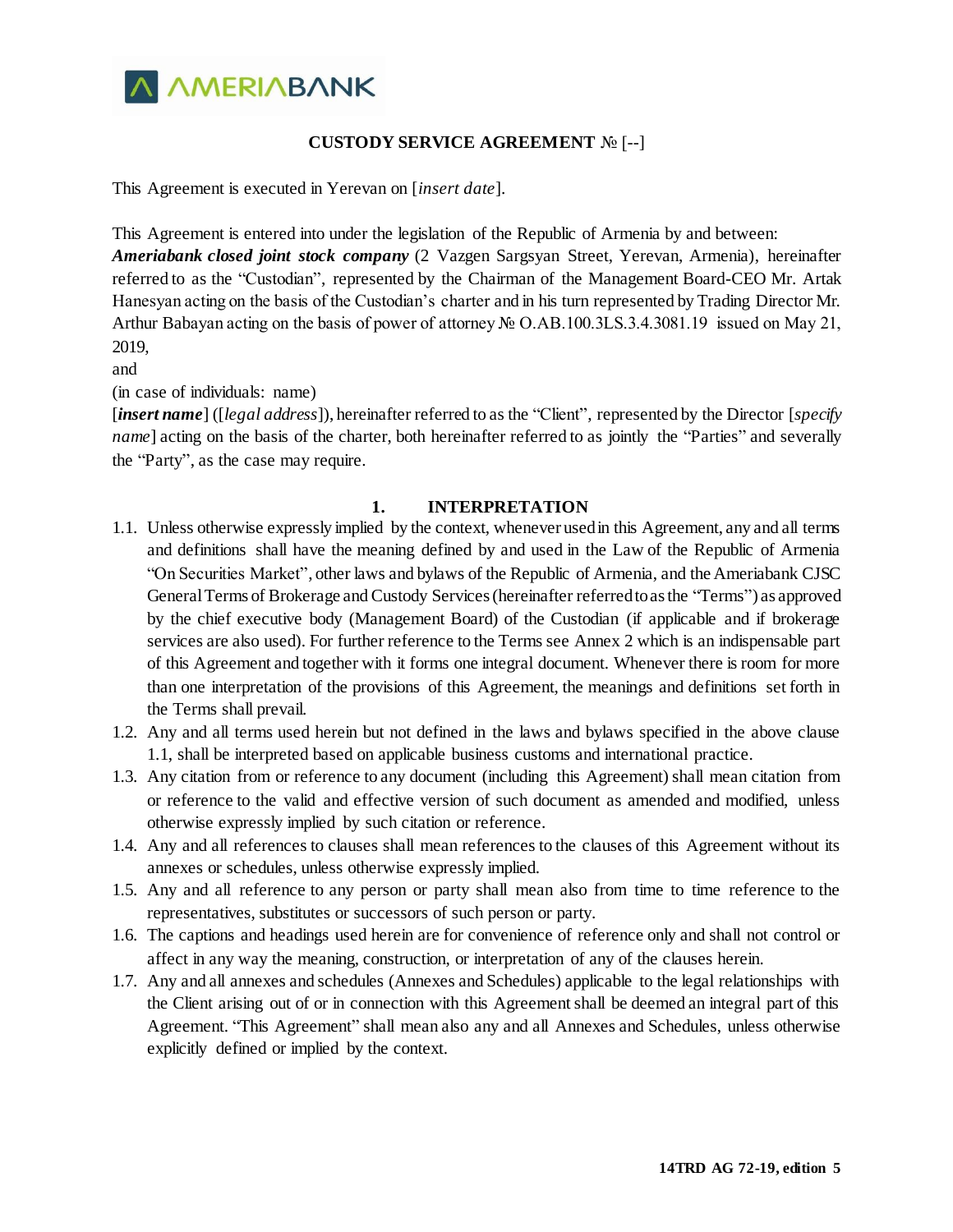

## **2. SUBJECT OF THE AGREEMENT**

- 2.1. Subject to the terms and conditions of this Agreement the Custodian agrees to provide to the Client the services specified in the below clause 2.2 and the Client agrees to compensate the Custodian for the provided services in accordance with Ameriabank CJSC Custody Service Rates and Fees ("Rates and Fees") defined in Annex 1 hereto.
- 2.2. Securities custody services:
	- 1) Opening and managing securities accounts, keeping records of transactions, including dates and essential terms
	- 2) Providing services related to filing and registration of the Client's proprietary rights to securities
	- 3) Acting as the securities nominee before the Central Depositary and other custodians
	- 4) Organizing exchange of information and documents between the issuers or custodians and the Client subject to applicable law
	- 5) Performing other functions related to filing, registration, transfer or termination, etc., of proprietary and any other securities-related rights, which shall be subject to additional agreements or covenants executed by and between the Custodian and the Client. Any and all such additional agreements or covenants shall be indispensable parts of this Agreement and together with it form one integral document.
- 2.3.The Client shall provide to the Custodian adequate compensation for any and all services rendered by the Custodian. The compensation shall be subject to the Rates and Fees. Whenever the stated Rates and Fees are changed the Custodian shall make respective amendments or modifications to Annex 1 and give notice to the Client subject to the terms and conditions defined herein. Furthermore, posting of the amended Rates and Fees on the website of the Custodian shall be considered a proper notice to the Client. Any and all amounts payable shall be charged to the Client's bank accounts with the Custodian at the end of each banking day without prior notice to the extent of compensation due for the operations performed during that day.
- 2.4. Subject to the terms and conditions of this Agreement, the custody services shall be rendered to the Client under
- 2.4.1. Brokerage operations  $\square$
- 2.4.2. Trust management operations  $\Box$
- 2.4.3. Irrespective of the services specified in the above clauses 2.4.1 and 2.4.2  $\Box$
- 2.5. Any and all custody relations between the Parties which are related to brokerage services shall be regulated by Annex 2. Annex 2 shall be binding upon the Parties if they execute a Brokerage Services Agreement and shall remain effective throughout the validity period of such agreement.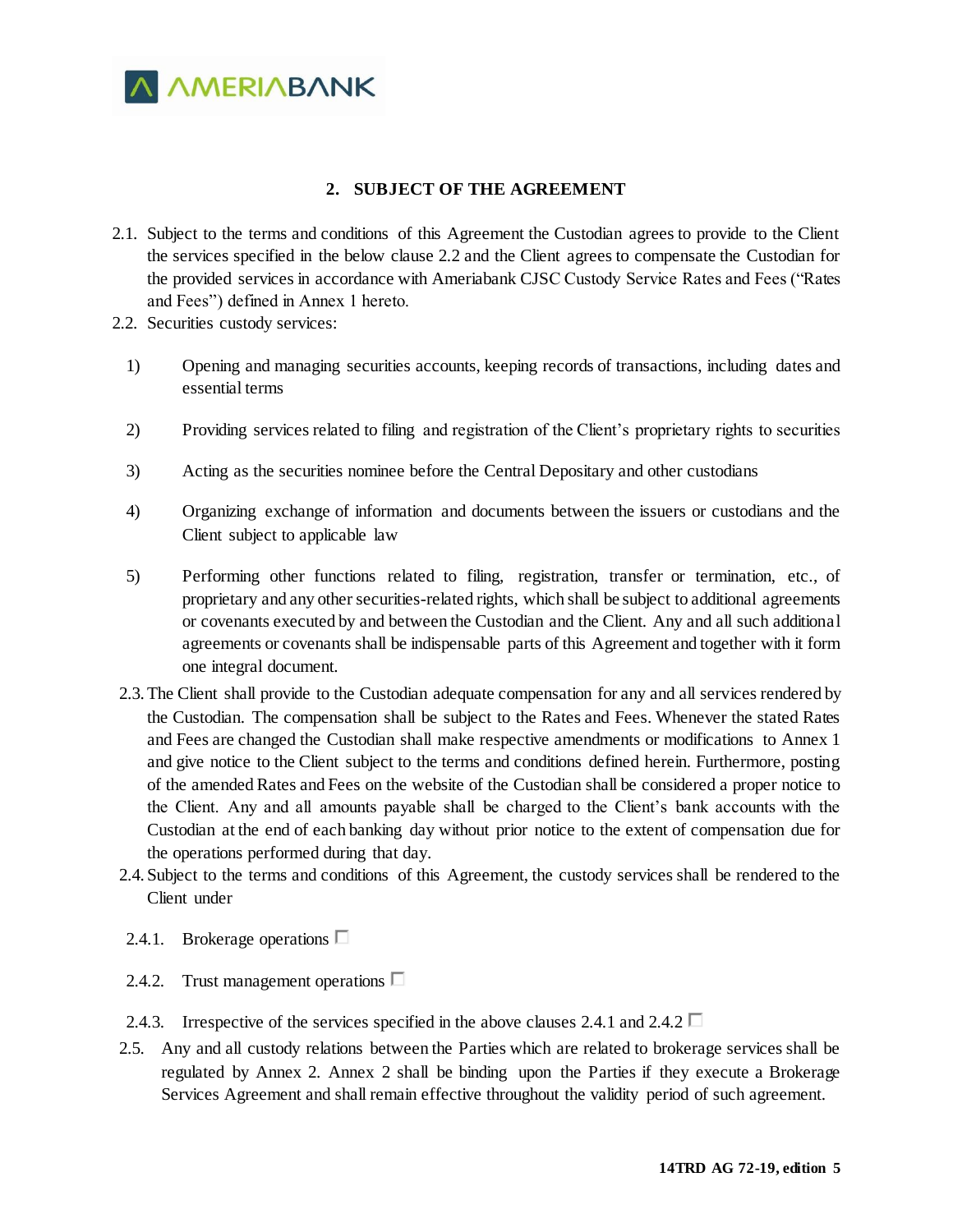

- 2.6. Any and all custody relations between the Parties which are related to trust management shall be regulated by Annex 3. Annex 3 shall be binding upon the Parties if they execute a Trust Management Agreement and shall remain effective throughout the validity period of such agreement.
- 2.7. Any and all other custody relations between the Parties which are not directly related to any particular service shall be regulated by Annex 4.
- 2.8. Any and all relations between the Parties arising out of or in connection with the custody of the Client's securities but not related to the service of the Client's nominee account, shall be regulated by Annex 5 forming part of this Agreement.

#### **3. TERMS AND CONDITIONS**

- 3.1. Any and all operations related to account opening and management under point 1, clause 2.2 shall be regulated by the Annexes to this Agreement and subject to the Rates and Fees.
- 3.2. The services under para 2, clause 2.2 shall be performed by opening and managing the account(s) specified in point 1 of the same clause (hereinafter referred to as "Securities Accounts" or "Accounts").
- 3.3. The services under point 2 of clause 2.2 shall be rendered by means of filing and registration of (i) the Client's right of ownership to the securities as well as (ii) any restrictions or encumbrances of such right, if possible technical, infrastructure or legal wise.
- 3.4. The Client fully understands that the Account is not a primary depository for the securities thereon and the Custodian does not keep their ownership register. The Custodian acts as the nominee of the securities on the Account before other custodians of the same securities subject to the terms and conditions of agreements and covenants executed with such custodians. On nominee accounts, the securities owned by the Client are joined with the securities owned by other clients of the Custodian or other custodians without identification of their proper owner. The securities owned by the Client are identified as such solely on the Securities Accounts with the Custodian. In case of foreign securities, the custodians servicing the nominee accounts of the Custodian also can act as nominees of the same securities before other custodians with whom they have nominee accounts. Thus in case of foreign securities custody services are global multi-level nominee system-based, where the securities at each level are identified solely in the name of the party which is the direct client of the custodian (e.g. in the name of another custodian for custodians on different levels or in the name of the Client for the Custodian).
- 3.5. Hereby the Client acknowledges that there are some operations through the Accounts which cannot be performed due to the specifics of the global multi-level nominee system, e.g. security interest filing orders or blocking orders for foreign securities may be declined due to specifics of respective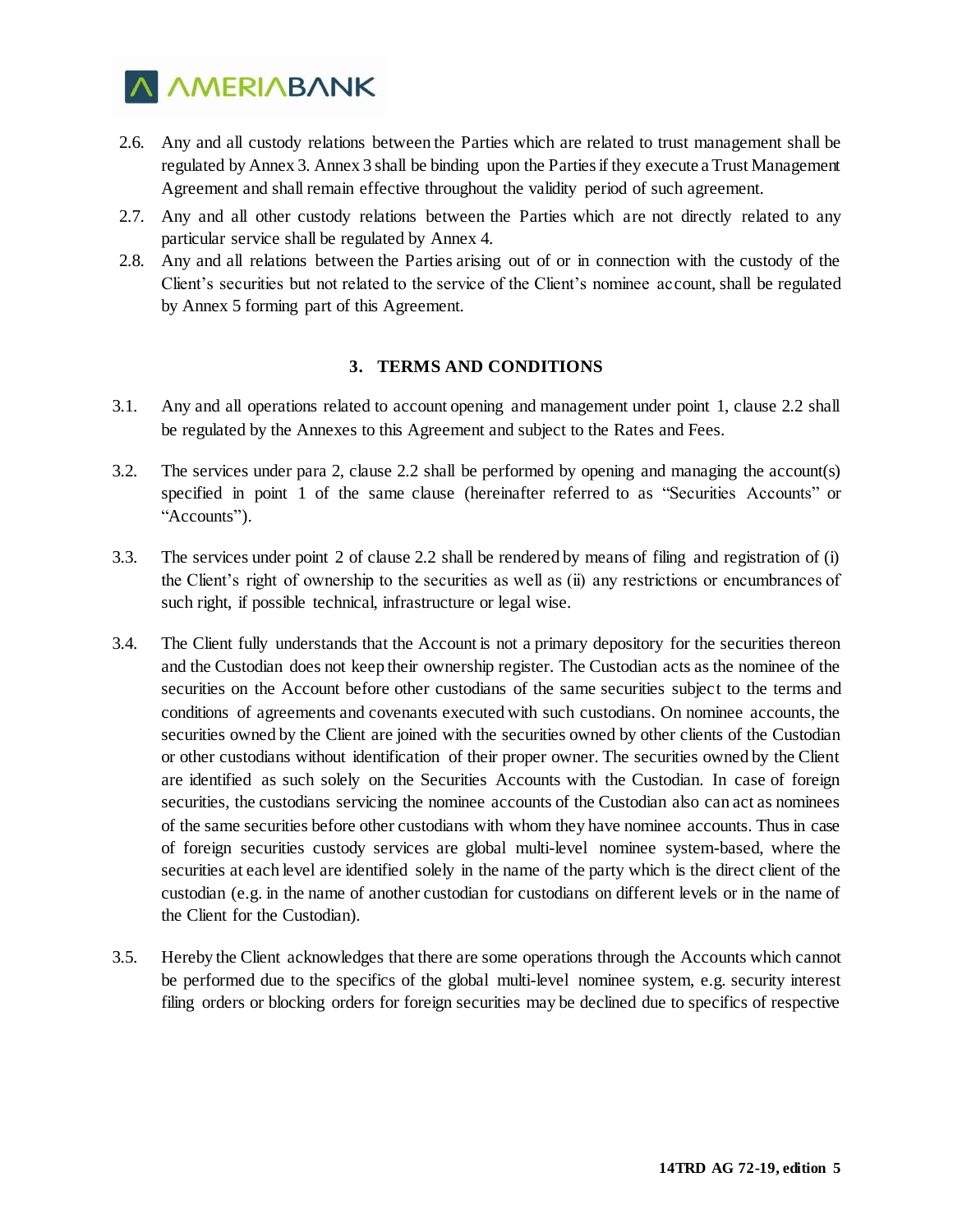

order management systems or absence of relevant institutional, organizational, technical or legal framework.

- 3.6. To ensure proper fulfillment of the operations specified in the above clause 2.2, the Custodian shall act as the Client's nominee before other custodians.
- 3.7. The Custodian shall render the service specified in point 4 of the above clause 2.2 by means of the system specified in the above clause 3.4. The documents and information provided by the issuer shall be furnished to the Client within 2 business days of receipt. The documents and information provided by the Client shall be furnished to the issuer through the system specified in the above clause 3.4 provided that adequate organizational, technical, institutional and legal frameworks are in place.
- 3.8. All specific terms and conditions of the services listed in the above clause 2.2 are defined in the Annexes and Schedules and the Rates and Fees.
- 3.9. The services, including transactions through the Client's accounts, shall be rejected if the balance available on the Client's accounts with the Custodian is insufficient to cover the amounts payable for the service.
- 3.10. Every month the Custodian shall provide to the Client an account statement on the balance and status of the securities on the Account. Account statements are also available upon written request of the Client subject to the Rates and Fees.

# **4. RIGHTS AND OBLIGATIONS OF THE PARTIES**

- 4.1. The Client shall properly pay any and all amounts due and owed to the Custodian for the services in accordance with the terms and conditions of this Agreement and the Rates and Fees.
- 4.2. The Custodian shall render the services specified in the above clause 2.2 in good faith and in businesslike manner in compliance with the imperative rules applicable to its fiduciary obligations under the legislation of the Republic of Armenia.
- 4.3. The Parties agree to cooperate in good faith and in businesslike manner to ensure proper execution, delivery and performance of this Agreement.
- 4.4. The Client shall promptly give notice to the Custodian on any change in the documents and information provided to the Custodian. In such cases the respective amended or modified document or information should be submitted to the Custodian within 5 business days of execution of such changes.

### **5. REPRESENTATIONS AND WARRANTIES**

- 5.1.The Client represents and warrants that:
	- 1) The Client is an entity organized and validly existing under the laws of its country and has all legal powers and competences required to execute, deliver and perform this Agreement.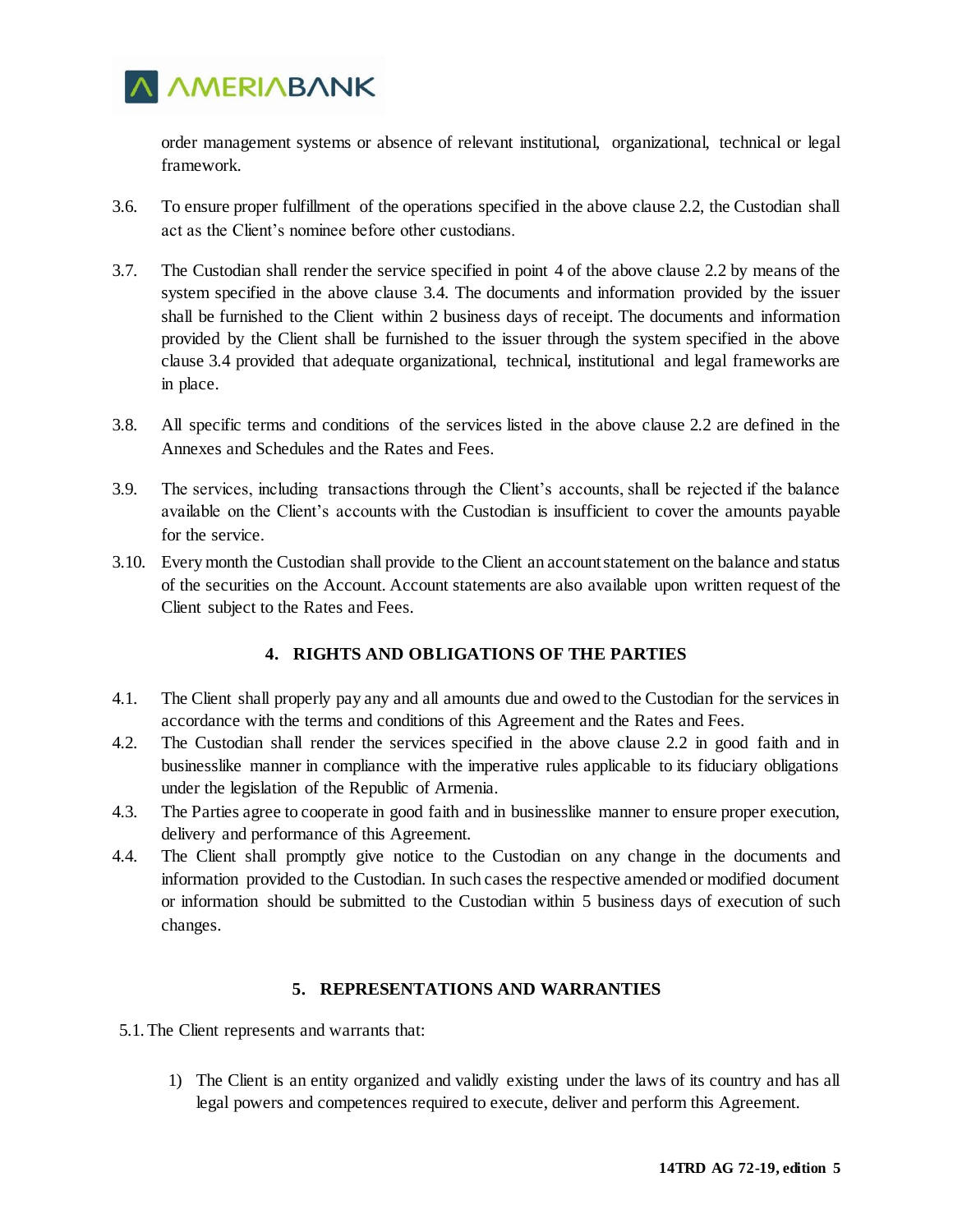

- 2) The authorized signatories of this Agreement are properly empowered to sign it on behalf of the Client pursuant to applicable legislation and internal bylaws (if applicable) of the Client and create legally binding and enforceable liabilities for the Client.
- 3) The Client has carefully read and understood all rates, fees, declarations and representations, disclaimers, terms and conditions annexed hereto. The Client has no questions or objections, whatsoever, with regard to such rates, fees, declarations and representations, disclaimers, terms and conditions.
- 4) The Client agrees that any and all amounts payable to the Custodian for the services shall be charged to the Client's accounts with the Custodian and other accounts of the Client without further notice.
- 5) [*other representations and warranties, as required*]
- 5.2.The Custodian represents and warrants that:
	- 1) The Custodian is a legal entity organized and validly existing under the legislation of its country and has all legal powers and competences required to execute, deliver and perform this Agreement.
	- 2) The Custodian has all licenses and permits required for provision of custody services.
	- 3) The authorized signatories of this Agreement are properly empowered to sign it on behalf of the Custodian and create legally binding and enforceable liabilities for the Custodian.

## **6. CONTACTS**

- 6.1. Any and all correspondence, including but not limited to letters and notices, documents and information, between the Parties under this Agreement shall be deemed properly delivered if sent to the following addresses.
	- 1) If to the Custodian: 2 Vazgen Sargsyan Street, 0010, Yerevan, Armenia, email: brokerage@ameriabank.am, tel.: + 374 10 51 31 70, + 374 10 56 11 11 (ext. 1732)
	- 2) If to the Client: [*insert address, email, phone, fax*]
- 6.2. The Parties agree that any and all correspondence delivered at the addresses specified in the above clause 6.1 shall be deemed properly sent and delivered by dependable communication channels. In terms of this clause a "dependable channel of communication" means any communication channel specified in the Terms.
- 6.3. The authorized and responsible contact person(s) for relations with the Custodian on behalf of the Client under this Agreement is (are) [*specify*]. The Client shall within 2 days after execution of this Agreement provide to the Custodian the personal data (passport) of the stated person(s), including specimen signature certified by the signatures and seal of the executive body of the Client (if the Client is a legal entity) or notary (if the client is an individual). In the event of change of the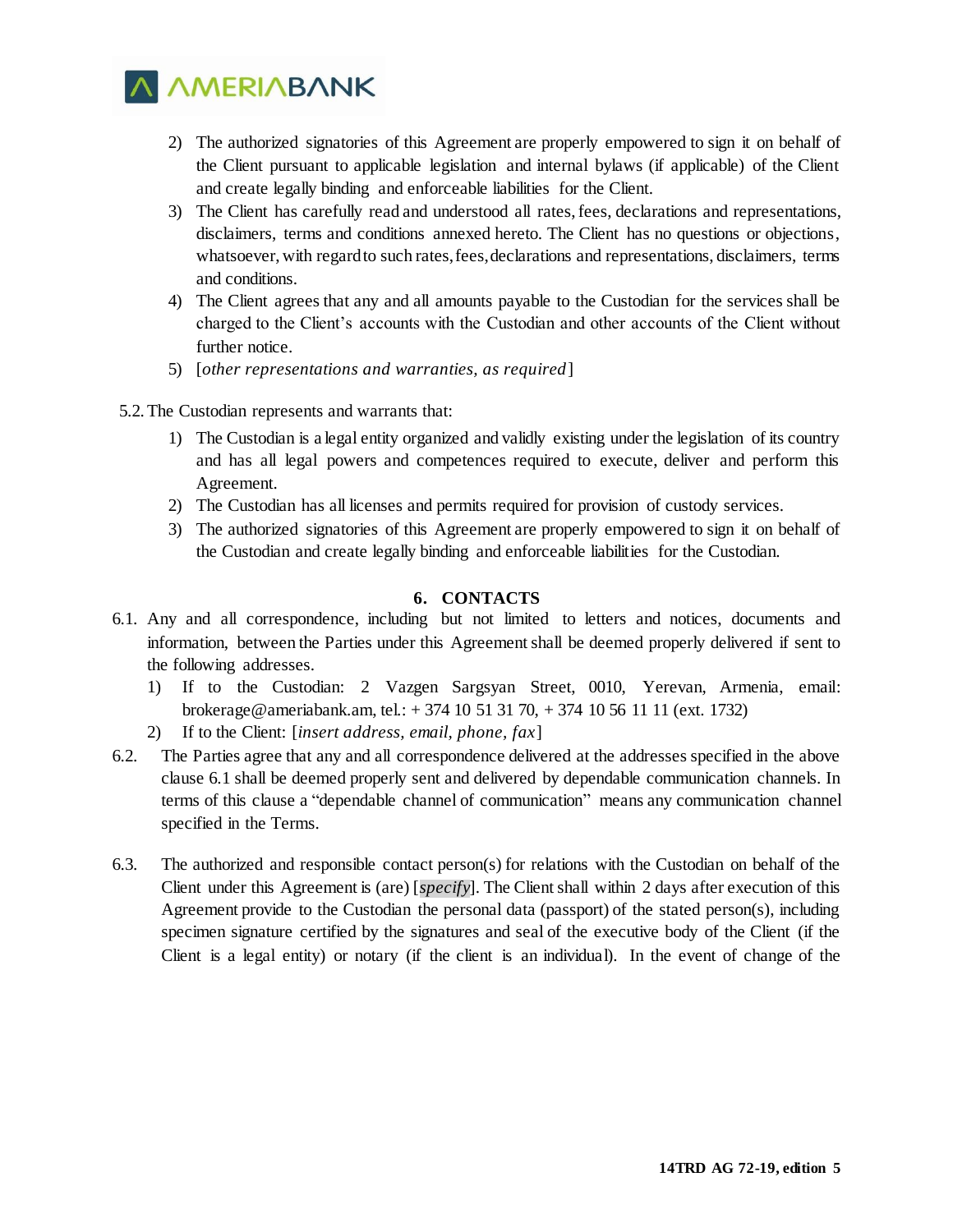

authorized contact person the Client shall provide the personal data of the new authorized person, otherwise the Custodian shall not recognize such new authorized person.

- 6.4. Clause 6.3 is not applicable if the Client is an individual and solely responsible for relations with the Custodian.
- 6.5. In the event of pending change of contact persons or appointment of new contact persons or changes in other details, the respective Party shall give email notice to the other Party at least one day in advance.

### **7. SETTLEMENT OF DISPUTES. LITIGATION**

7.1. Any and all disagreements and disputes arising out of or in connection with this Agreement shall be settled amicably through negotiations between the Parties. If the Parties do not reach agreement within 10 days, the disagreements and disputes shall be referred to the courts of the Republic of Armenia in accordance with the laws and regulations of the Republic of Armenia.

## **8. LIABILITY**

- 8.1. The obligations of the Parties under this Agreement are the legally enforceable liability of the Parties. In case of failure in performance or default by any of the Parties, the other Party shall be entitled to adequate indemnity and compensation.
- 8.2. The Parties confirm that the representations and warranties set forth in the above chapter 5 are true and accurate and each Party undertakes to indemnify any and all losses the other Party may incur if the stated representations and warranties are found to be untruthful or inaccurate. Neither Party shall be liable for failure or default in performance, if such failure or default was caused by untruthfulness or inaccuracy of the representations or warranties of the other Party under chapter 5. Either Party shall indemnify any and all losses incurred by third parties if such losses were caused, among other things, by untruthfulness or inaccuracy of the representations and warranties under chapter 5.
- 8.3. The Custodian shall not be liable for losses caused to the Client by insolvency or bankruptcy of third parties, including entities servicing nominee accounts or entities acting as nominees for the clients of the Custodian (including the Client), or by failure or default in performance, including performance of securities transfer orders, on the part of such third parties, if the Custodian did not and could not be aware that such conditions were pending or inevitable. Without prejudice to the foregoing, the Custodian shall to the best of its ability and resources exercise proper care and reasonable judgment in selecting partner custodians to ensure proper protection of the Client's interests.
- 8.4. The Client shall indemnify any and all losses incurred by the Custodian as a result of execution of orders for provision of services under this Agreement, placed with the Custodian by third parties. The Client shall be released from liability only in case such orders initiated by third parties were based on unlawful actions on the part of the Custodian that were not properly authorized by the Client.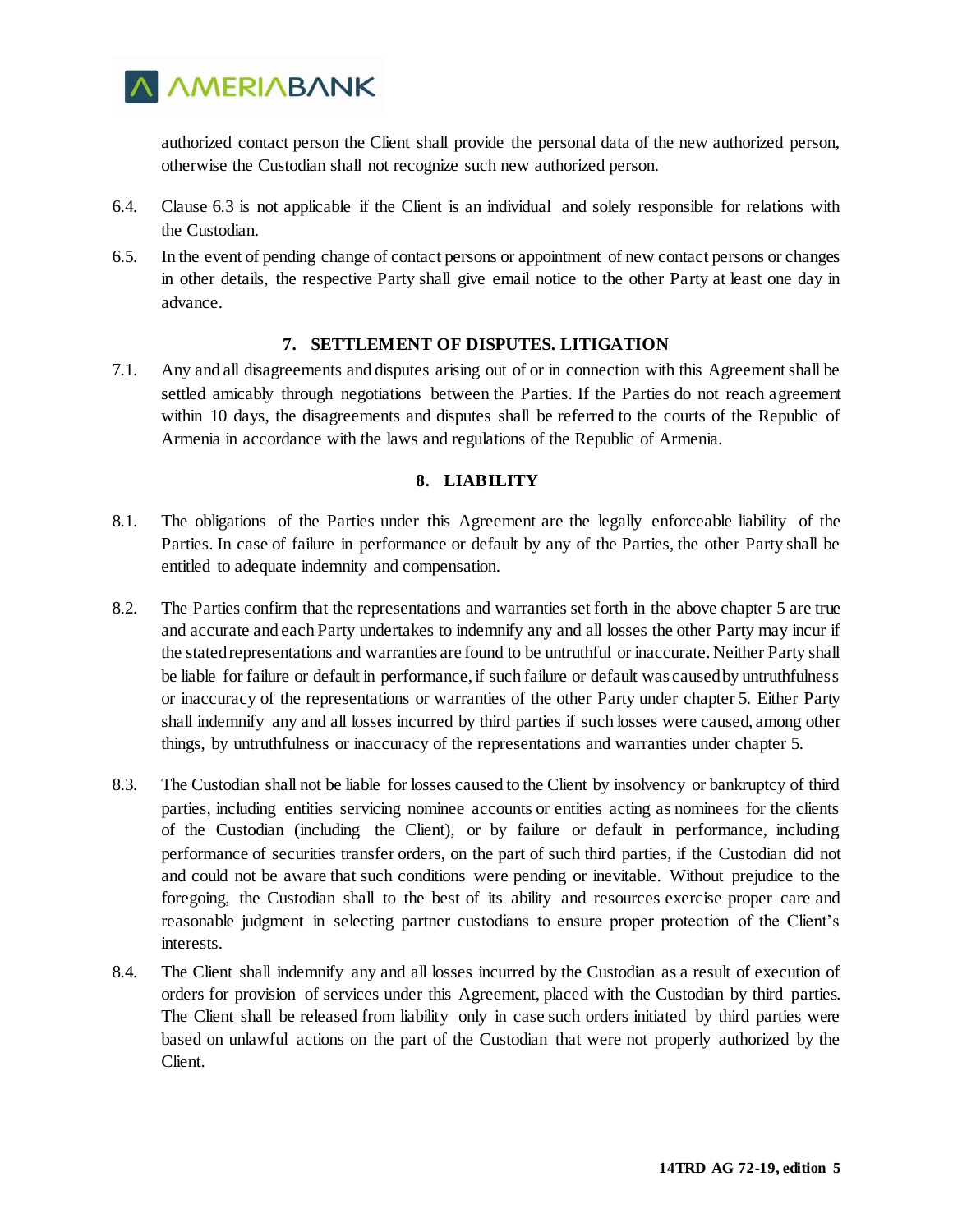

## **9. OTHER PROVISIONS**

- 9.1. This Agreement shall become effective upon proper execution (signing) and continue in full force and effect for an indefinite term, until its expiry or termination pursuant to this Agreement or applicable law. In any case, the Agreement shall be valid until proper fulfillment of their obligations by the Parties. The validity and effectiveness of applicable Annexes are subject to the above clauses 2.4-2.8.
- 9.2. Either Party may terminate this Agreement by giving notice to the other Party at least 20 days in advance.
- 9.3. In the event of termination of this Agreement the Custodian shall return the securities and (or) funds owned by the Client by transferring them to the accounts indicated by the Client within the terms defined by applicable legal regulations.
- 9.4. If the Agreement is terminated by the Client, the latter shall indemnify the Custodian for any and all expenses incurred in connection with the operations under the above clause 9.3, required for proper termination of the Agreement.
- 9.5. This Agreement is executed in 2 legally equal counterparts, one for each Party.
- 9.6. Any and all amendments or modifications to this Agreement shall be valid if executed through a written instrument by mutual consent of both Parties, except the amendments and modifications to the Rates and Fees, which are due by the Custodian at its own discretion. Such one-side amendments and modifications shall enter into effect 21 days after the Client is notified of them in writing. A notice (the text specifying amendments) shall be also deemed to have been given in writing if sent to the Client's email address specified in this Agreement, in which case the respective changes shall become effective 21 days after sending of the notice.

| <b>CUSTODIAN</b>                                  | CLIENT                                                      |
|---------------------------------------------------|-------------------------------------------------------------|
| Ameriabank CJSC                                   | In case of individuals: name, address, ID details           |
| TIN: 02502212                                     | In case of legal entities: FULL NAME of the                 |
| Acc. with the CBA: 103002101576                   | company, and the below specified information:               |
| 2 Vazgen Sargsyan Street, Yerevan, 0010,          | number of registration, address, TIN (if any),              |
| Armenia                                           | account number (if any), email (if any)                     |
| Url: www.ameriabank.am                            |                                                             |
| <b>Trading Director</b><br>Arthur Babayan<br>Seal | Position, name and signature of the authorized<br>signatory |
|                                                   | Seal                                                        |

### **10. ADDRESSES, BANK DETAILS AND SIGNATURES OF THE PARTIES**